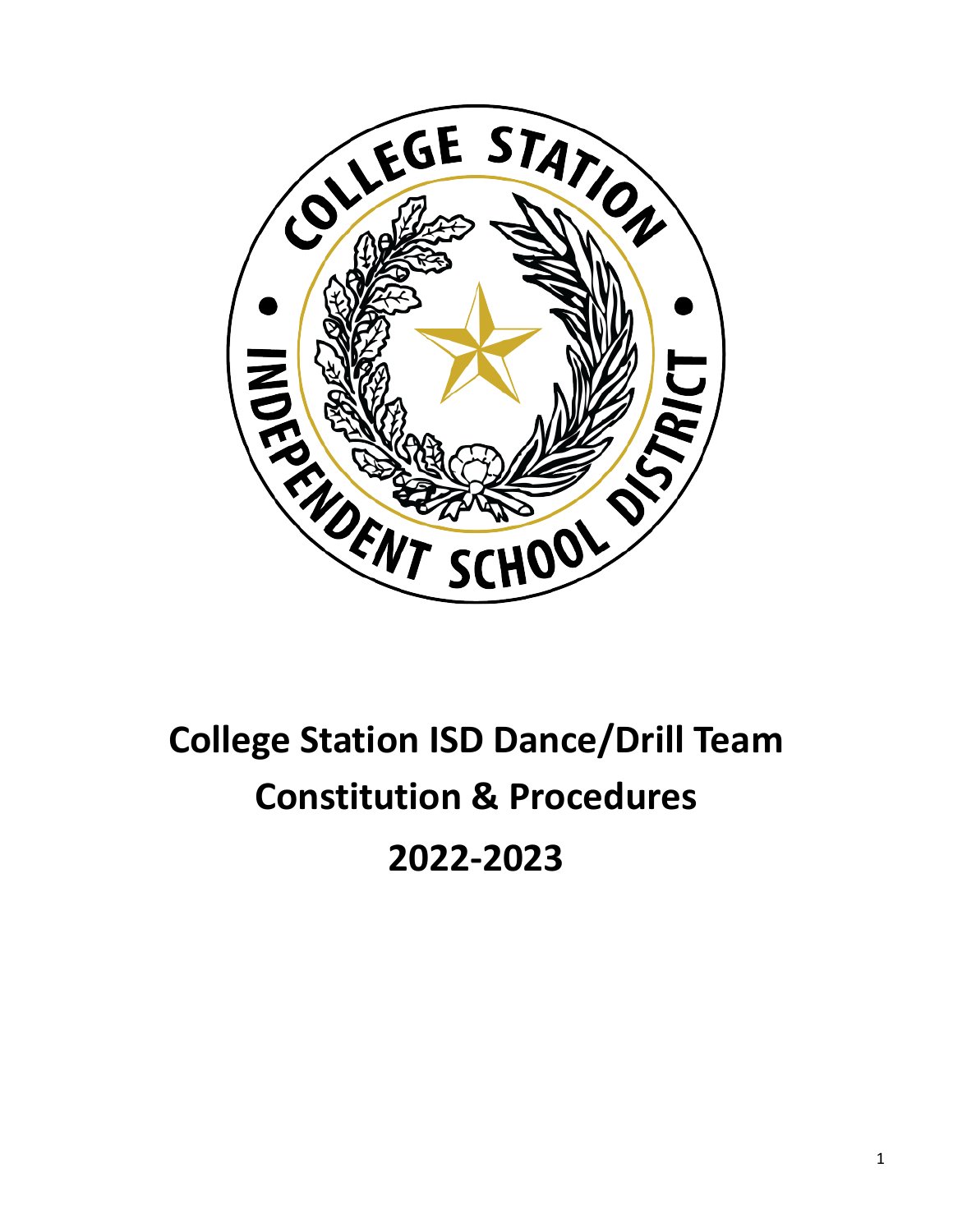# **Table of Contents**

| Philosophy & Purpose            | $\mathbf{3}$     |
|---------------------------------|------------------|
| Objectives                      | 3                |
| Definition                      | 3                |
| Commitment                      | 3                |
| <b>Tryout Guidelines</b>        | 4                |
| <b>Tryout Eligibility</b>       | 4                |
| Team Makeup                     | 4                |
| Dance Team Judges               | 5                |
| Line Tryouts                    | 5                |
| <b>Tabulation of Scores</b>     | 5                |
| Notification                    | $\boldsymbol{6}$ |
| Replacements                    | 6                |
| Parent Request for Scores       | 6                |
| Eligibility & Maintenance       | 6                |
| <b>General Conduct Rules</b>    | 7                |
| <b>Cyber Policies</b>           | 7                |
| Dance & Social Officers         | $\overline{7}$   |
| <b>Officer Responsibilities</b> | 7                |
| Removal of Leadership Position  | 8                |
| Managers                        | 8                |
| <b>Attendance Requirements</b>  | 8                |
| Transportation                  | 9                |
| Uniforms                        | $\boldsymbol{9}$ |
| Expectations                    | 10               |
| Lettering                       | $10\,$           |
| Probation                       | $10\,$           |
| <b>Automatic Dismissal</b>      | 10               |
| Merits & Demerits               | $10\,$           |
| Demerit System                  | $12\,$           |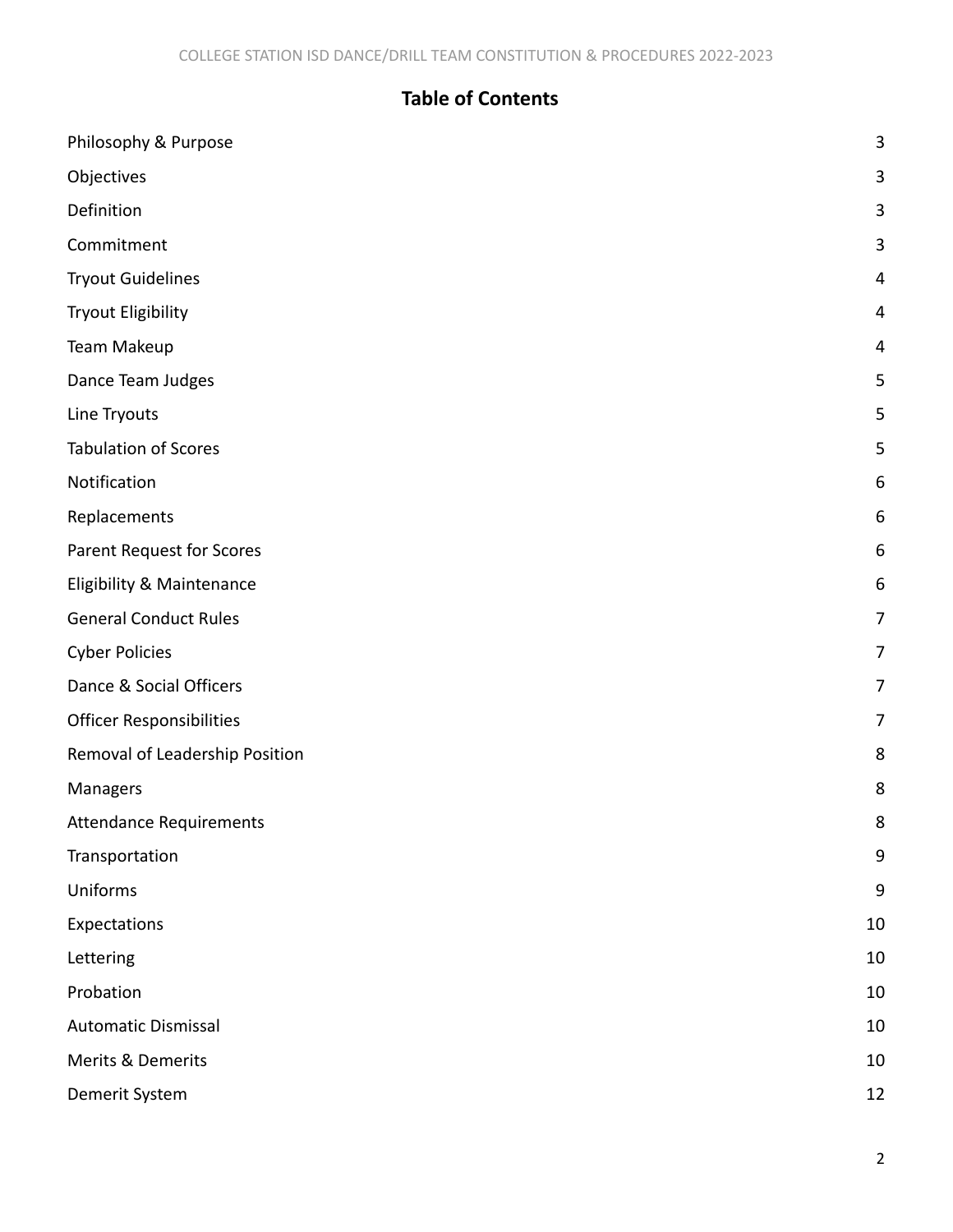#### **Philosophy & Purpose**

<span id="page-2-0"></span>Being a CSISD Dance/Drill Team member is an honor and special privilege. Dance/Drill teams exist to promote good sportsmanship, good citizenship, wholesome school spirit and entertainment, and are first and foremost representatives of their school. CSISD Dance/Drill Team members should exemplify both individual and group behavior suitable to their position and in accordance with the rules as stated in the CSISD Student Code of Conduct. Members of these groups have a fundamental responsibility to play a leadership role in building teamwork and helping the school achieve its goals and objectives. Because of these responsibilities, members of the team will be expected to maintain a higher standard of behavior both on and off campus in addition to higher academic achievement than that of their peers.

### **Objectives**

<span id="page-2-1"></span>CSISD Dance/Drill Team members are expected to be physically and mentally skilled in learning and remembering routines. They are also expected to be able to publicly demonstrate a skill level suitable for the team position and the timing necessary for group performance.

### **Definition**

<span id="page-2-2"></span>CSISD Dance/Drill Team member year: The rules and procedures outlined in this constitution are in effect from the time the student is selected to the team until they are no longer a CSISD Dance/Drill Team member. This does not include the academic guidelines. Because of TEA rules, the academic policies are in effect for a school year.

#### **Commitment**

<span id="page-2-3"></span>Candidates selected to be a member of the team are expected to make a commitment to the activity for the full CSISD Dance/Drill Team member year. Therefore, a member of any CSISD Dance/Drill Team may not participate in another sport that interferes with the dance/drill team schedule. Any dancer who voluntarily quits the team before the end of the dance/drill team member year, without the approval of the principal and director, will not be allowed to letter for the current year or tryout for the next year.

## **Tryout Guidelines**

<span id="page-2-4"></span>Directors will be responsible for the preparation and distribution of a packet of information to be made available to all candidates. This information will include specific tryout dates, times, attire, and procedures. The building principal must approve this information prior to distribution.

Students wishing to try out for the team must file an application and parent permission form with the director by the date stated in the tryout packet.

High school dance/drill team members shall be selected by a scoring method that assigns a weight of 100% to the ratings assigned by a panel of judges.

All dance/drill team candidates shall be judged by qualified judges who are not employees of CSISD.

Candidates will be present in school all day on the day of judging.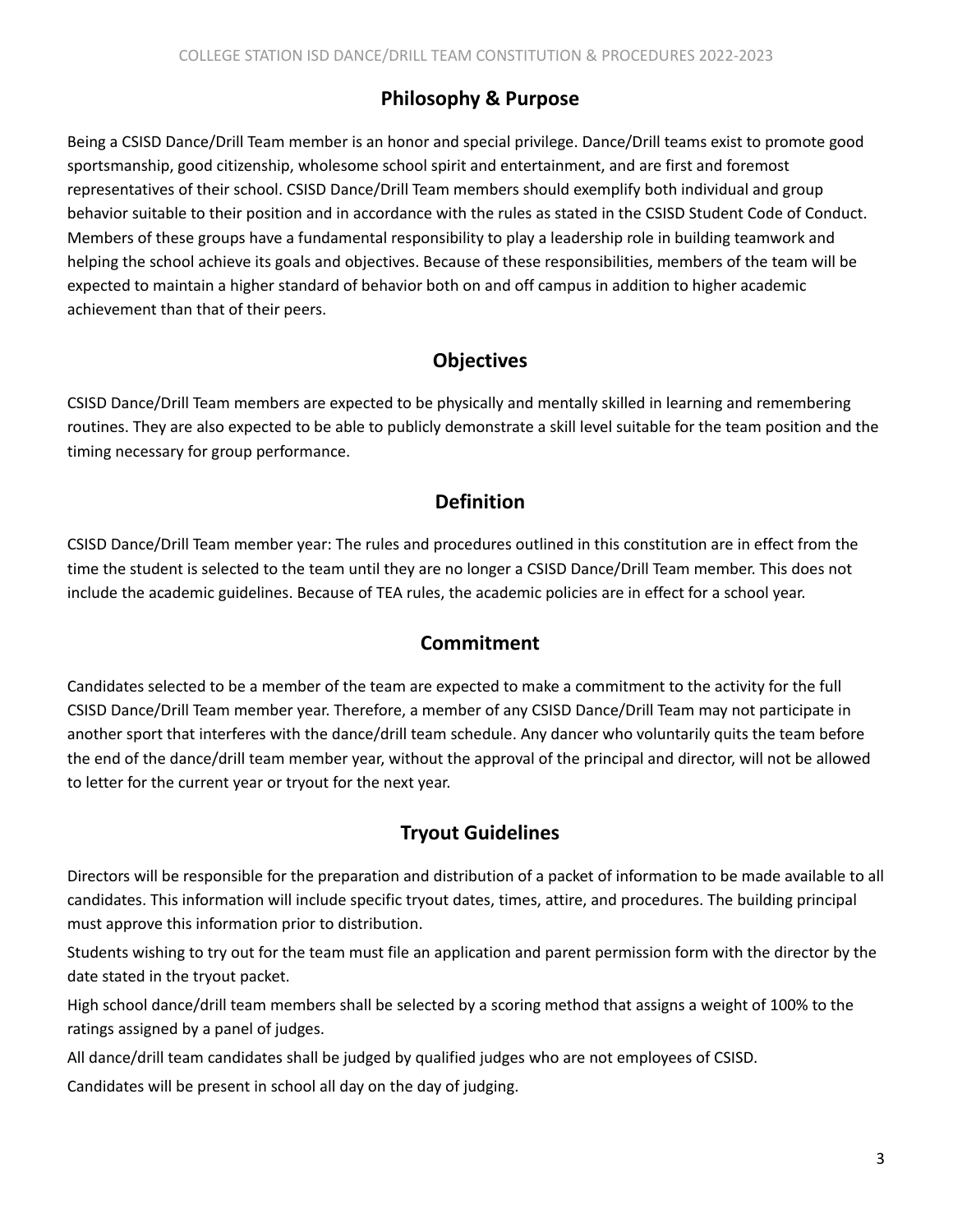## **Tryout Eligibility**

<span id="page-3-0"></span>Candidates must meet all of the following tryout requirements:

- **1.** Candidates must meet **both** of the following **academic requirements:**
	- A candidate must have an average of 80 for the  $1<sup>st</sup>$  through the  $4<sup>th</sup>$  six weeks. Courses figured into the required 80 average will be the same courses used to calculate the grade point average (GPA). Classes receiving added points in the GPA will be given the extra points in the calculation of the semester average. Any course with a grade of WF will be averaged as a 50. The grade in any 5-point course will be raised by 10 points.
	- A candidate must have UIL grade eligibility at the  $4<sup>th</sup>$  six weeks and at the time of tryouts.
- **2.** All candidates will meet the standards set forth by state law and the Texas Education Agency regarding eligibility for participation in extracurricular activities. Such eligibility will be certified with the registrar.
- **3.** A candidate may not have been dismissed from any other school club, organization, or sport for the current year.
- **4.** A candidate will not be eligible to tryout if he/she has been placed in ISS or Venture Center for more than 3 days during the current year. Any sort of disciplinary action(s) that result in a total of more than 3 days placement will make the candidate ineligible for tryouts.
- **5.** A candidate will be ineligible to tryout if he/she has been suspended from school for the current year.
- **6.** A parent or guardian must attend the mandatory parent meeting or sign the waiver.
- **7.** Candidates and parents must sign a form stating that they understand and will comply with all information in the packet before the student is allowed to participate in the tryout process. This must be turned in by the date and time specified.

#### **Team Makeup**

<span id="page-3-2"></span><span id="page-3-1"></span>The number of members on the team varies each year and depends on the "natural break" during tryouts. Those with the highest scores above the natural gap in scores will be chosen for the team.

#### **Dance Team Judges**

There will be three judges on the panel. Judges will be selected from dance company staff members, dance associations, universities, and/or out of district coaches. Judges should not be hired to judge tryouts if they have tutored or taught the candidates during the current school year. Every attempt should be made to hire judges who have not worked with students in the College Station area. However, with the hundreds of camps and dance programs in the state of Texas, attended by thousands of dancers and taught by numerous instructors, it may be possible at some time that a member of the judging panel may have had some contact with a candidate who is trying out.

The judges will be instructed to judge the candidates based only on the mastery of the skills that they see demonstrated during the tryouts. Tryout results will not be challenged because of prior knowledge of judges and candidates.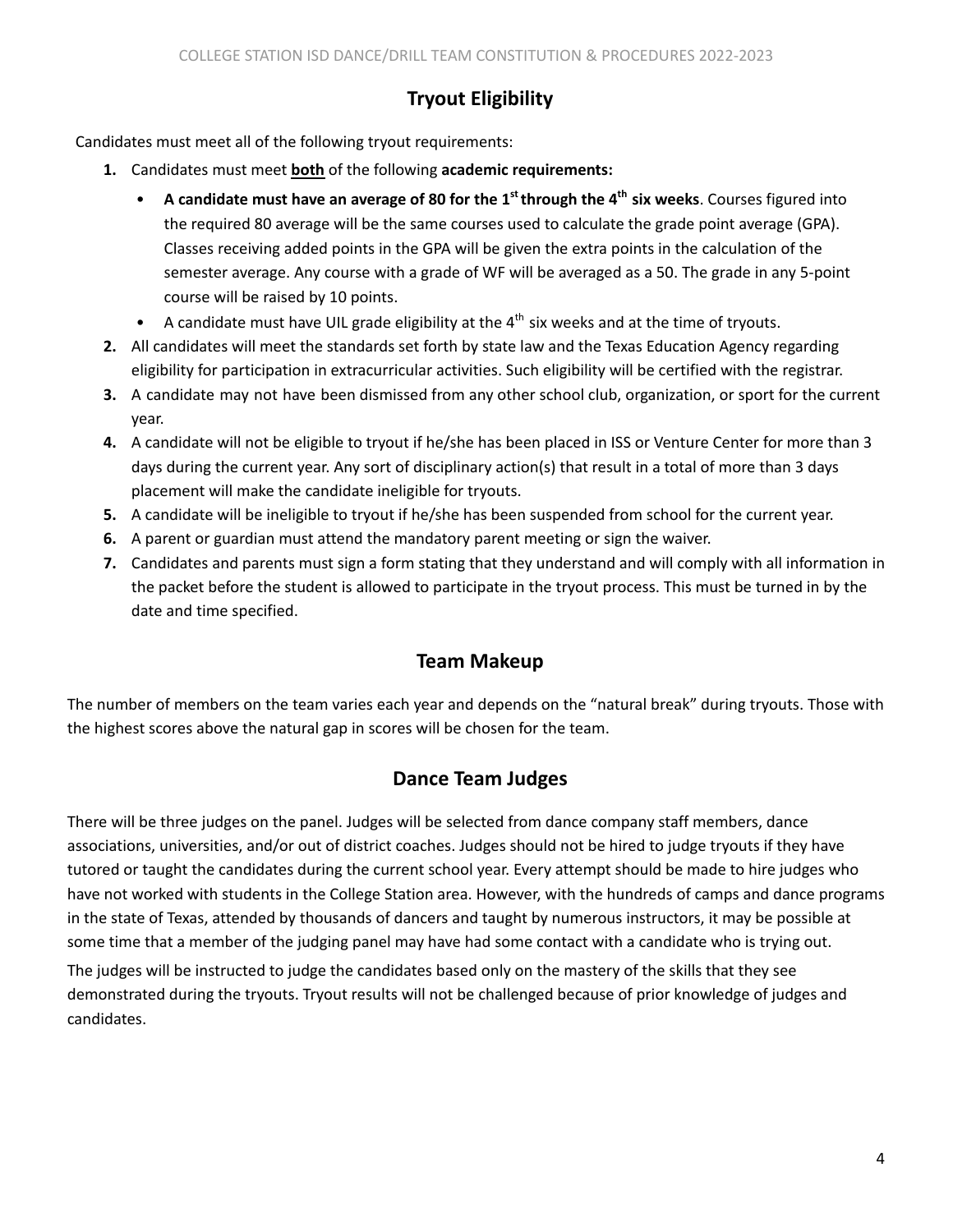#### **Line Tryouts**

<span id="page-4-0"></span>Panel tryouts will be closed to the public. There will be no students, parents, or existing members in the tryout room/area, nor will they be involved in the collection or tabulation of scores. Any deviation by the candidates from the tryout requirements may result in the disqualification of the candidate.

Candidates must physically perform before the panel. If a candidate is injured, he/she must perform to the best of his/her ability.

If a candidate is unable to attend the final tryout, he/she will be allowed to be judged by video audition, only if the absence is approved by administrators and directors prior to the time of tryouts.

If a candidate moves into the CSISD district after line tryouts have taken place, they may be allowed onto the team based on the following qualifications:

- **1.** A discussion with the previous director and administrators discussing behavior and balance of fines. Membership on a previous team will not guarantee the student a position on a CSISD Dance/Drill Team but may be considered.
- **2.** Viewing of the candidate's grades from the previous district to ensure UIL eligibility.
- **3.** The candidate must demonstrate skills judged during the line tryout. The outcome of the tryout will be decided by the CSISD Dance/Drill Team director and assistant director. The tryout will be judged on a yes/no basis. Critiques will only be available to the candidate if he/she is not accepted onto the line.
- **4.** The candidate must attend line camp and assume all fees associated with new membership.
- <span id="page-4-1"></span>**5.** If the candidate moves into the district after line camp, the candidate may not be eligible to perform routines taught in his/her absence.

## **Tabulation of Scores**

A spreadsheet with the formulas already inserted will be used in the tabulation of scores. It will be the responsibility of the building principal or his/her designee to enter the candidates' names and tryout numbers on this spreadsheet. The principal or his/her designee will oversee the entry of the judges' scores into the spreadsheet. Candidates will then be ranked from high to low with a natural break determining the candidates selected for membership.

#### **The formula for tabulating final scores should be as follows:**

- Each judge may award up to 100 points total per candidate. The judges' final scores will be averaged together to get the judges' average score. This number will count 100%. Scores will be calculated to two decimal points. In case of a tie, both students shall be selected.
- <span id="page-4-2"></span>● Scores will be left in the office of the principal until winners and non-winners are notified. Original scoring sheets will be retained.

## **Notification**

After all tryout scores for a school are tabulated and confirmed by the principal and director, final results will be posted on the high school website. Candidates will be given instructions on how to find the website. No results will be distributed at the tryout site.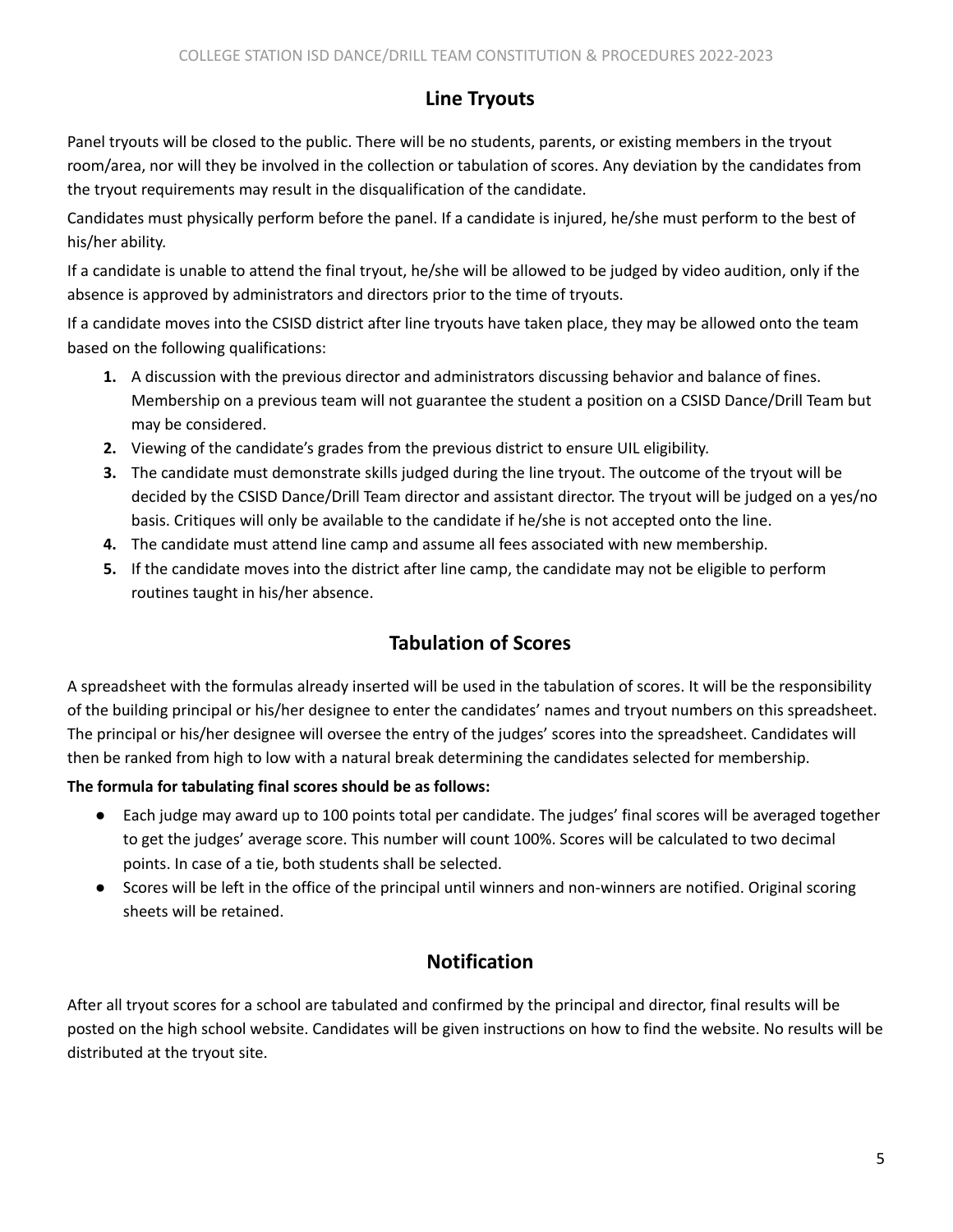#### **Replacements**

<span id="page-5-1"></span><span id="page-5-0"></span>If a member of the team moves (or there is an opening for any reason), the opening **will not** be replaced.

#### **Parent Request for Scores**

The candidate scores may be viewed by the candidate and parents by setting up a conference with the attending principal during the designated time on the website. Parents may request to see their own child's score (no rank score) from the principal or his/her designee. By law, all other student scores are protected and cannot be shared with anyone except the directors, principal, or the principal's designee.

#### **The following conditions apply:**

- **1.** No names or identifying numbers that would indicate the tryout order or results of individual students.
- **2.** No judge's names or identifying numbers that would indicate which judge gave which score.
- <span id="page-5-2"></span>**3.** The original judge's score sheets will not be released to parents or students.

#### **Eligibility & Maintenance**

In order to be eligible to participate for any six-week period following the initial six-week period of a school year, a student shall not have a recorded grade average lower than 70 in any course for the preceding six week period or an average lower than 60 in a designated honors, Pre-AP or AP course.

A student who becomes academically ineligible for a six-week period shall be placed on academic probation.

- Academic probation continues for at least three weeks and is not removed until the student obtains the required average in all subjects taken. This suspension shall become effective according to the grading calendar set in place by CSISD yearly.
- Members on academic probation must continue to attend classes and all practices, must sit out of all performances, and may not sit with or ride with the team to appearances or performances. Ineligible students are not allowed to wear a CSISD Dance/Drill Team member uniform.
- If the student is on academic probation for any two (2) six-week periods in the same course or in different courses during the school year, the student will be removed from the dance team for the remainder of the school year.

Any CSISD Dance/Drill Team member is subject to discipline up to and including removal from the team. Anyone dismissed for disciplinary reasons will not be eligible to return to the team at any time. CSISD Dance/Drill Team members dismissed for grades will not be eligible to participate for the remainder of the year or for the following **year.**

Excessive absences from school, from practice sessions, or repeated instances of failure to participate in practice **may result in ineligibility at the discretion of the directors.**

The directors will have the authority to place any member on probation, suspend, or remove permanently, for the **following reasons:**

- **1.** Undesirable conduct, language, or behavior related to inappropriate postings.
- **2.** Uncooperative attitude with the directors, leadership team, or other team members.
- **3.** Violation of rules and regulations in the extracurricular handbook.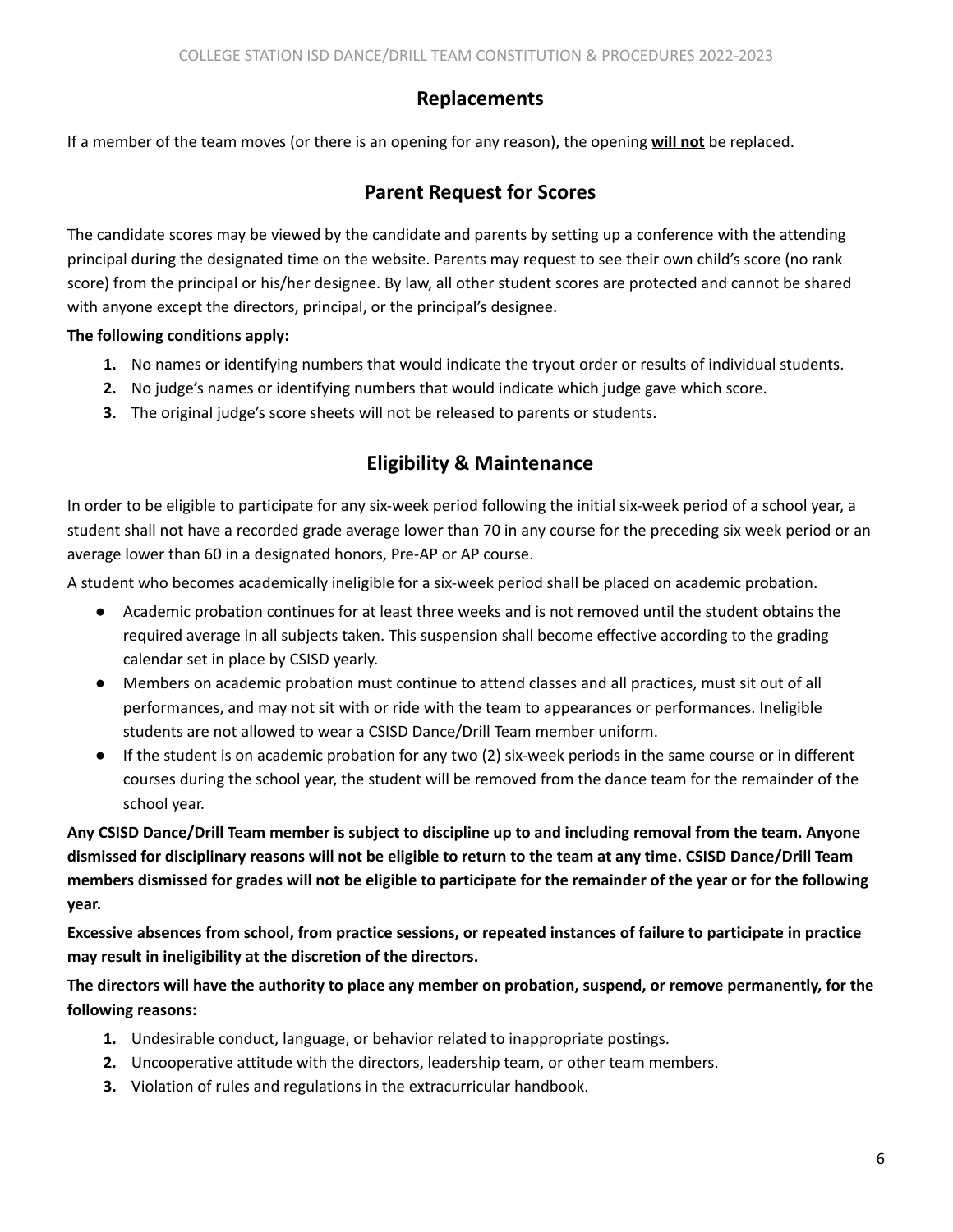#### **General Conduct Rules**

<span id="page-6-0"></span>Participating as a CSISD Dance/Drill Team member is a privilege, not a right; therefore, members are expected to behave in a manner that is becoming to the individual, as well as the organization they represent. Members should be aware that in or out of uniform, in or out of school, or in cyberspace, they are representatives of the dance/drill **team, their high school, and CSISD. They should act accordingly.**

Members represent not only their school, but the community they serve and CSISD. **This responsibility is not to be taken lightly**.

As a representative of the team you are expected to maintain a high standard of performance, behavior, appearance, and sportsmanship. Members of the team must refrain from smoking, drinking, public display of affection (kissing), and cursing **at all times**.

<span id="page-6-1"></span>Proper manners should be used at all times to address adults. Mutual respect and politeness toward members within the team are basic elements that contribute to the total success of the team.

### **Cyber Policies**

Any behavior from social media that discredits any team member, its directors, administration, or school will result in disciplinary action to be proportional to the offense. The directors and administrative staff reserve the right to determine the severity of punishment.

<span id="page-6-2"></span>CSISD Dance/Drill Team members are encouraged to consider how things posted online can be perceived by others. This includes posts that are posted by you or another party.

#### **Dance & Social Officers**

<span id="page-6-3"></span>See tryout packet.

## **Officer Responsibilities**

- **1.** Set an example for the rest of the team by following all rules and regulations for CSISD Dance/Drill Team members.
- **2.** Set an example by supporting the directors, other officers, and team members.
- **3.** Be at practice early and stay late if necessary.
- **4.** Be responsible for contacting all members to notify them of practice, change of plans, etc.
- <span id="page-6-4"></span>**5.** May be asked to help select music, costumes, formations, team building activities, etc.

#### **Removal of Leadership Position**

- **1.** Negative and/or disrespectful attitude toward directors or teammates.
- **2.** Neglecting responsibilities.
- **3.** Permanent removal from position with accumulation of 15 demerits.
- **4.** Violating general rules of conduct.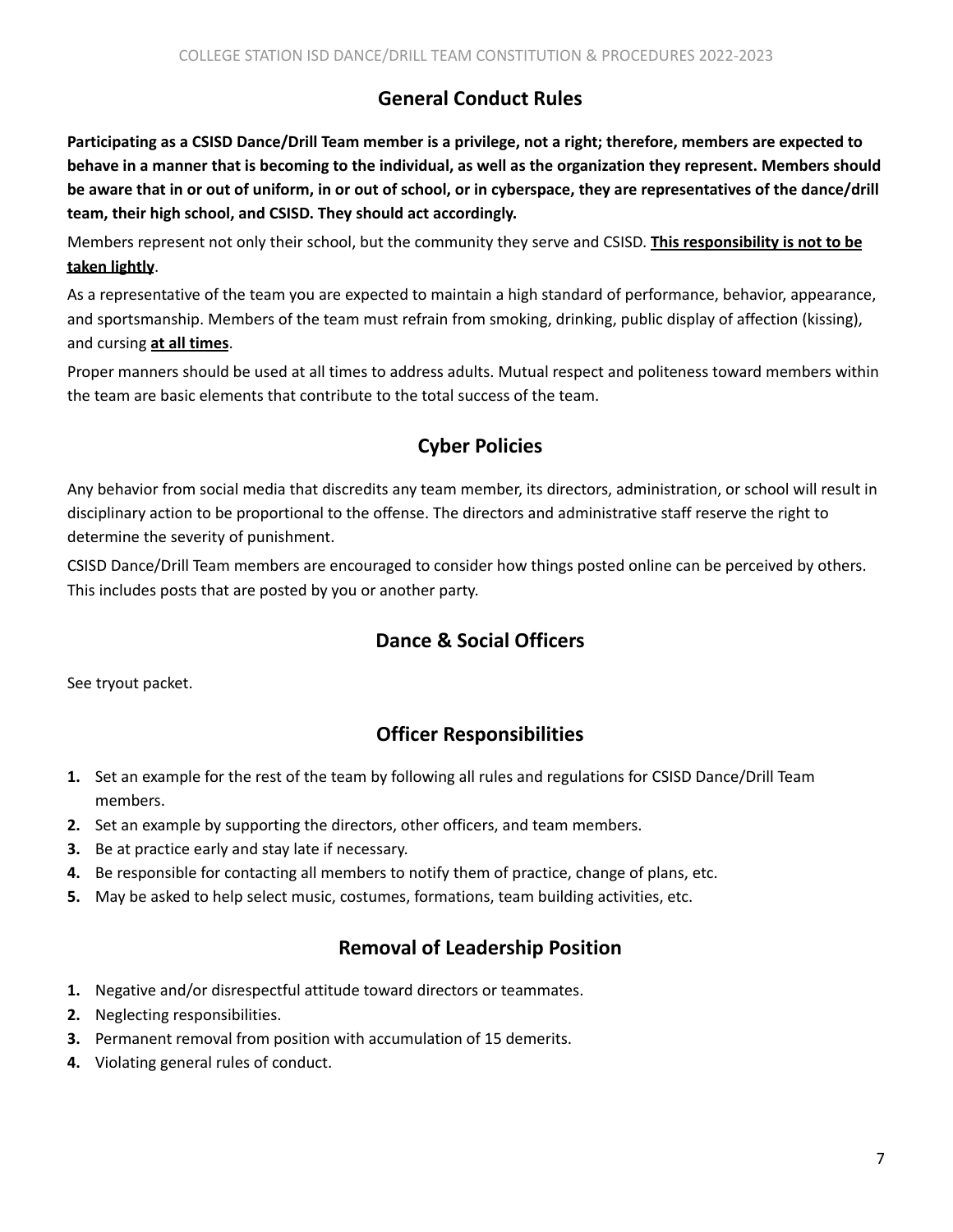#### **Managers**

<span id="page-7-1"></span><span id="page-7-0"></span>All CSISD Dance/Drill Team member guidelines apply to managers. The Director will be responsible for creating an application process for manager candidates to be selected for the team.

## **Attendance Requirements**

#### **Summer Practice/Camp:**

- **1.** Summer camp will be **mandatory**. The directors will determine practice hours.
- **2.** All CSISD Dance/Drill Team members will be required to attend a summer training camp at their own expense. The directors will select the summer camp.
- **3.** Members absent from practice/camp, excused or unexcused, may be ineligible to perform material until decided by the Director.

#### **School Year Practices:**

- **1.** All CSISD Dance/Drill Team members shall practice every day during the scheduled physical education period, plus before and after school practices as scheduled by the directors.
- **2. Football Routines & Pep Rallies:** If a member has two absences (excused or unexcused) from practice or the dance/drill class period, he/she may not be eligible to participate in the week's performance. All members must be present at the last field practice to perform, regardless if it is their first absence that week or not.
- **3. Contest Season & Spring Show:** Members must be present to learn from outside choreographers to be eligible for that routine. If a member has two unexcused absences, he/she will not remain in the routine. If he/she has two or more excused absences (school excused absences or absences from being ill with a doctor's excuse) he/she will be asked to make up a percentage of practice time missed with his/her officer to ensure that he/she is still prepared to perform.
- **4. Injuries:** This is to address injuries of a serious nature. When a dancer is placed on medical restriction by a doctor, he/she must continue to observe. Once he/she has healed, he/she will be asked to make up a percentage of practice time missed with his/her officer to ensure that he/she is still prepared to perform.

#### **Extra Activities:**

- **1.** All team members shall attend all activities and events designated by the directors. In the event an absence occurs, the member must notify the directors and designated officer of his/her absence before the start time of said event.
- **2.** Playoffs are mandatory for all team members.
- **3.** Team members will report back to practices two weeks before school starts.
- **4.** Team members shall be at all activities at the time designated by the directors and remain until the end of the activity.
- **5.** Team members will be expected to participate in any parades or other community activities as selected by the directors.
- **6.** Planned absences such as college visits, trips, UIL or other school related field trips, etc. should be communicated with 2 weeks notice of the absence.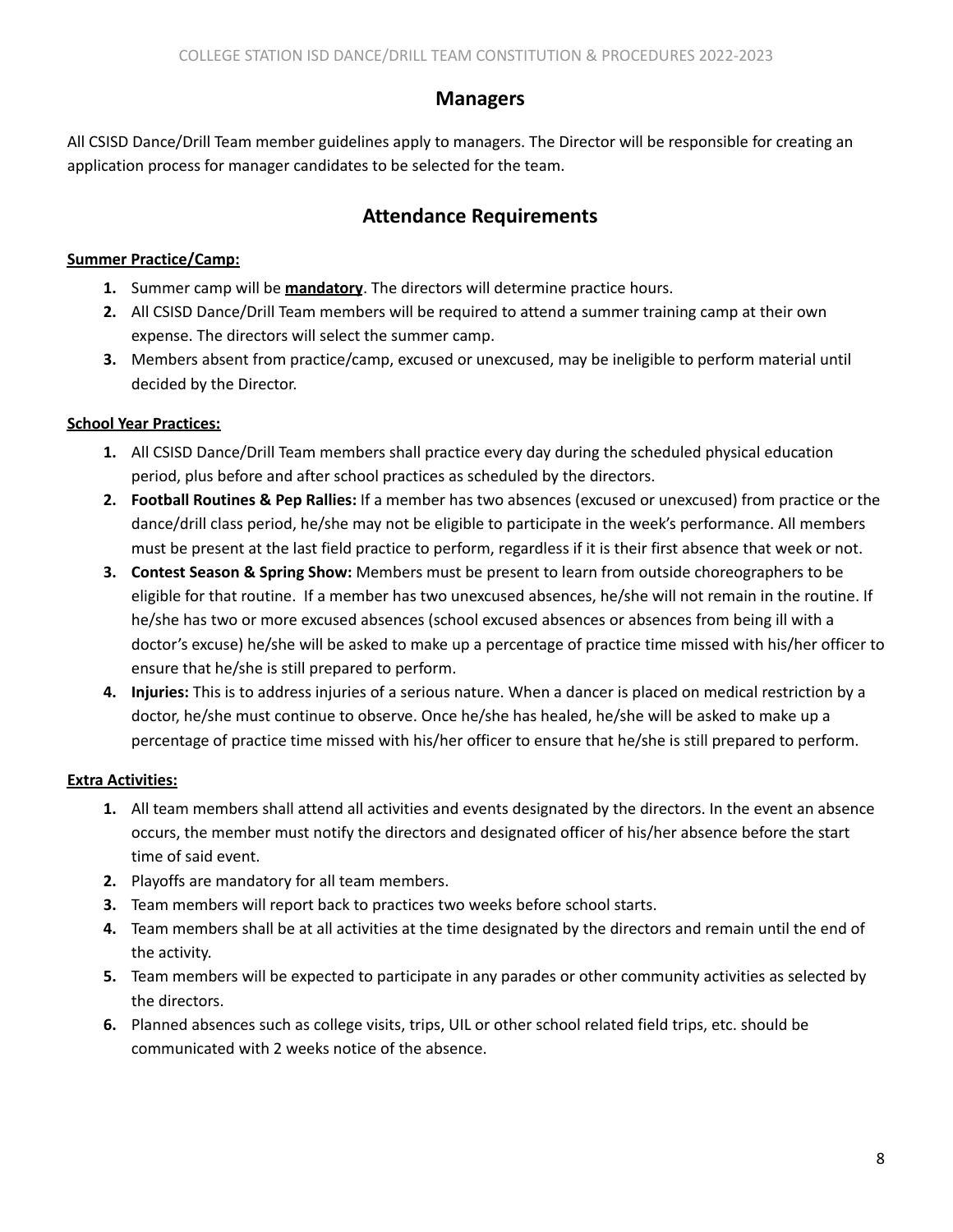#### **Transportation**

<span id="page-8-0"></span>**Home or Local Activities:** Team members are responsible for securing transportation for all home games and local activities.

#### **Out of Town Activities:**

- **1.** The directors will arrange transportation on a school bus or van. If a bus or van is unavailable, team members will ride in a car driven by a qualified adult as approved by the principal.
- **2.** Team members will return by the same transportation unless the parents notify the directors **with a written notice before leaving**. Team members and parents must meet with the directors before leaving the activity.
- <span id="page-8-1"></span>**3.** Team members must stay in school sponsored rooms when staying overnight.

### **Uniforms**

- **1.** Uniforms and costumes are the property of your high school and CSISD. Each CSISD Dance/Drill Team member is financially responsible for the care and upkeep of the assigned uniforms. No current uniform may be worn, bought, made, remodeled or planned in any way without the permission of the directors.
- **2.** All team members are required to return all uniforms **cleaned and undamaged** at the end of the school year or a fee will be issued.
- **3. Uniforms will be kept clean at all times.**
- **4.** All uniform items must be worn properly, neatly pressed, and not in need of mending. This includes polished boots, tights, and hats.
- **5.** All team members will incur the cost of shoes, boots, practice uniforms, camp, contest, and other various expenses (booster club scholarships available).
- **6.** Tattoos/piercings (other than ears) should not be visible while in uniform, costume, or wearing any CSISD drill team item. A Band Aid or flesh colored tape will not be an acceptable cover.
- **7. Uniform and costume decisions are at the directors' discretion and will not be changed.**
- 8. Uniforms, sweatshirts, and any item associated with the CSISD Dance/Drill team will not be worn by anyone **but team members.**
- <span id="page-8-2"></span>**9.** No distracting or unnatural hair color or style (i.e. blue, pink, etc. or mohawk, shaved, etc.) shall be worn while in uniform, costume, or any other team attire.

## **Expectations**

Team members must attend **ALL** designated functions such as practices, camps, games, pep rallies, competitions, and fundraisers.

- **1.** Team members are expected to arrive at the designated time for all activities, be dressed in proper attire, execute all skills to the best of their ability, bring a cooperative attitude, and must enroll in the dance/drill team class for the entire school year.
- **2.** In accordance with CSISD, all team members will follow the UIL guidelines as well as all rules in the extracurricular handbook. See extracurricular for more grade and attendance requirements.
- **3.** Team members must follow payment deadlines. Members with negative balances beyond due dates will be added to school fine lists and prohibited from exemptions, attending school functions, etc.
- **4.** Team members must have a positive account balance to be eligible to return to the team.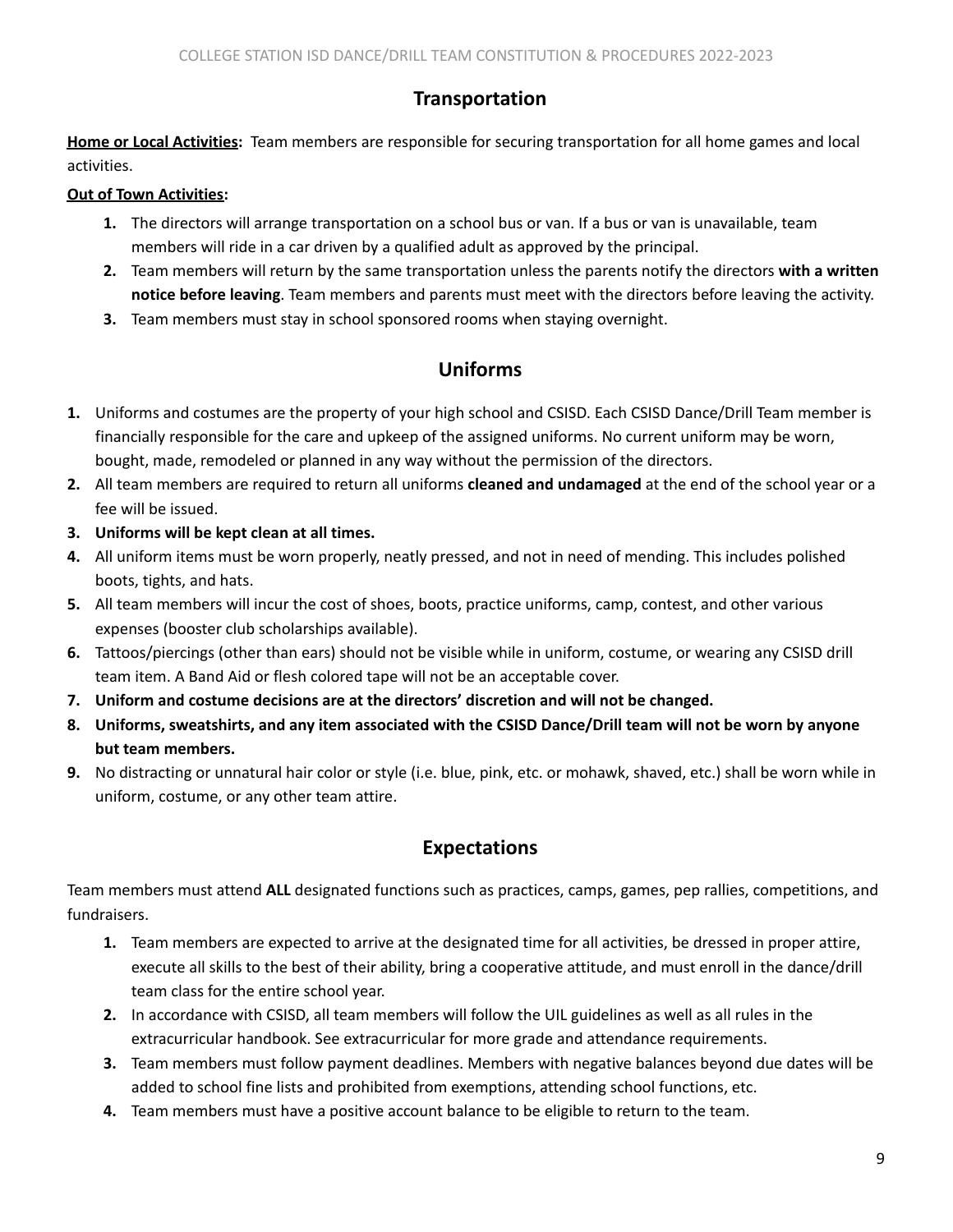#### **Lettering**

<span id="page-9-1"></span><span id="page-9-0"></span>Team members must be on the team for one full year. Members must be in good standing to be eligible for a letter and jacket. Members will receive a jacket unless they have received one from another UIL sport/activity.

## **Probation**

- **1.** A member is placed on demerit probation when they have accumulated 10 demerits and must have both a parent and director signature on the Notice of Probation form.
- **2.** The member will remain on demerit probation until they have fewer than 10 demerits.
- **3.** If there is not a performance during the member's probation period, they will miss the next performance opportunity.
- <span id="page-9-2"></span>**4.** A member who is on academic probation will not be in uniform at any school activity.

## **Automatic Dismissal**

- **1.** Smoking/drinking at a school and/or a team event
- **2.** Being placed in ISS or Venture Center for more than 2 days during the current year.
- **3.** Being ineligible for any 2 six-week periods.
- **4.** Permitting entry of the opposite sex into a school sponsored room with the exception of parent figures.
- **5.** Accumulating 20 demerits will result in dismissal from the team.
- <span id="page-9-3"></span>**6.** Accumulation of 2 probationary periods (academic or demerit) will result in dismissal from the team.

## **Merits & Demerits**

The merit/demerit system goes into effect **the day you are selected** as a CSISD Dance/Drill Team member. **Each line** member will begin with a zero balance at the beginning of the year. Merits and demerits will be kept and recorded **separately. The merit/demerit system is separate from the class grade issued.**

It takes ten (10) merits to offset one (1) demerit for regular line members. For anyone with a leadership title, it **takes fifteen (15) merits to offset one (1) demerit.** There will be merit opportunities offered throughout the year. Merits will be offered at the discretion of the directors. Merit opportunities consist of community service and extra involvement in team events.

Although merits can offset demerits, the accumulation of demerits is permanent.

This guide to our discipline system is not meant to be inclusive of every, or exclusive of any, situation. The guide may be adapted during the year by directors as needed.

If a director deems an offense severe enough, a team member may be placed directly on probation or dismissed from the team at the sole discretion of the director.

Please refer to the following pages for a guide to the merit/demerit system.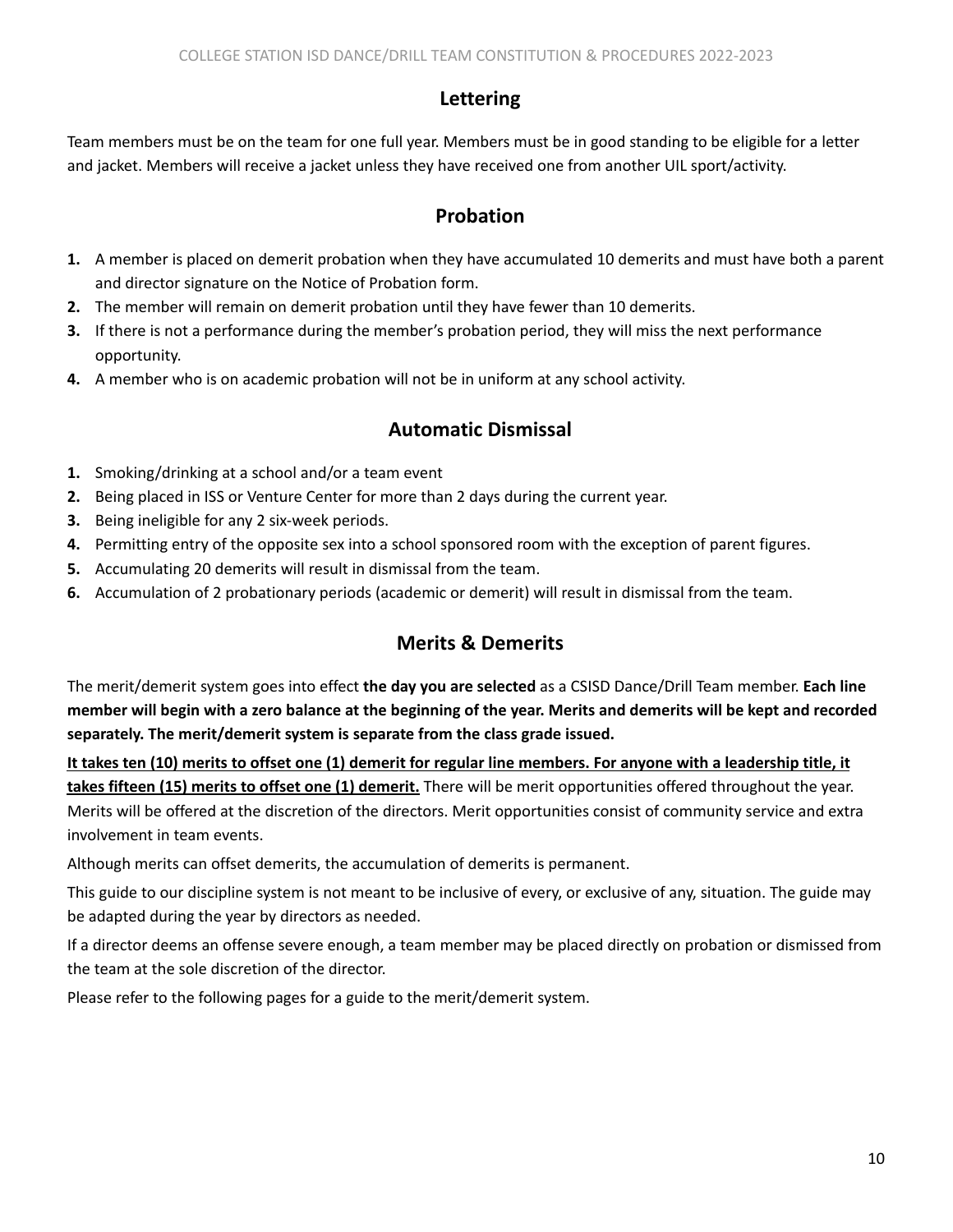# **Demerit System**

<span id="page-10-0"></span>

|                         | General                                                                                                                                                                                                                       | <b>Consequence</b>                                                                                                         |
|-------------------------|-------------------------------------------------------------------------------------------------------------------------------------------------------------------------------------------------------------------------------|----------------------------------------------------------------------------------------------------------------------------|
| 1                       | Members will respect/respond to all directors at all times. Rudeness/ insubordination<br>will not be tolerated.                                                                                                               | Probation for next<br>event and 10 demerits                                                                                |
| $\overline{\mathbf{2}}$ | Members will respect all teacher/staff members at all times.                                                                                                                                                                  | Probation for next<br>event and 10 demerits                                                                                |
| 3                       | Members will not receive an office referral for any reason.                                                                                                                                                                   | Probation for next<br>event and 10 demerits                                                                                |
| 4                       | Placement in ISS for any reason for less than two days                                                                                                                                                                        | 1 <sup>st</sup> Offense: Probation<br>for next event and 10<br>demerits<br>2 <sup>nd</sup> Offense: Dismissal<br>from team |
| 5                       | Members will follow (even when not in agreement with) the directors' and/or officers'<br>instructions at all times at activities.                                                                                             | Probation for next<br>event and 10 demerits                                                                                |
| 6                       | Academic dishonesty                                                                                                                                                                                                           | 10 demerits                                                                                                                |
| $\overline{7}$          | Inappropriate language or discussion topics at a team function, including social events<br>*This also pertains to social media.*                                                                                              | 5-10 demerits                                                                                                              |
| 8                       | Theft or intentional damage to school property or teammates' personal belongings                                                                                                                                              | 5-10 demerits                                                                                                              |
| 9                       | Publicly negative statements about the team in general, team members, faculty<br>members, or team events<br>*This will include verbal statements observed by school officials as well as statements<br>seen on social media.* | 5-10 demerits                                                                                                              |
| 10                      | Members will not participate in any illegal activities. Members will not be associated<br>with underage drinking or in the presence of other minors consuming alcohol or drugs.                                               | 10 demerits OR<br>administrator review<br>if offense warrants<br>dismissal                                                 |

| <b>Activities</b>                                                                                                   | <b>Consequence</b>                          |
|---------------------------------------------------------------------------------------------------------------------|---------------------------------------------|
| Members will be on time to all planned activities.                                                                  | 5 demerits                                  |
| Members will follow all university, hotel, camp, competition rules and respect all staff<br>members and chaperones. | 10 demerits                                 |
| Members may not leave the designated event location with anyone at any time unless<br>approved by the director.     | Sent home and<br>possible team<br>dismissal |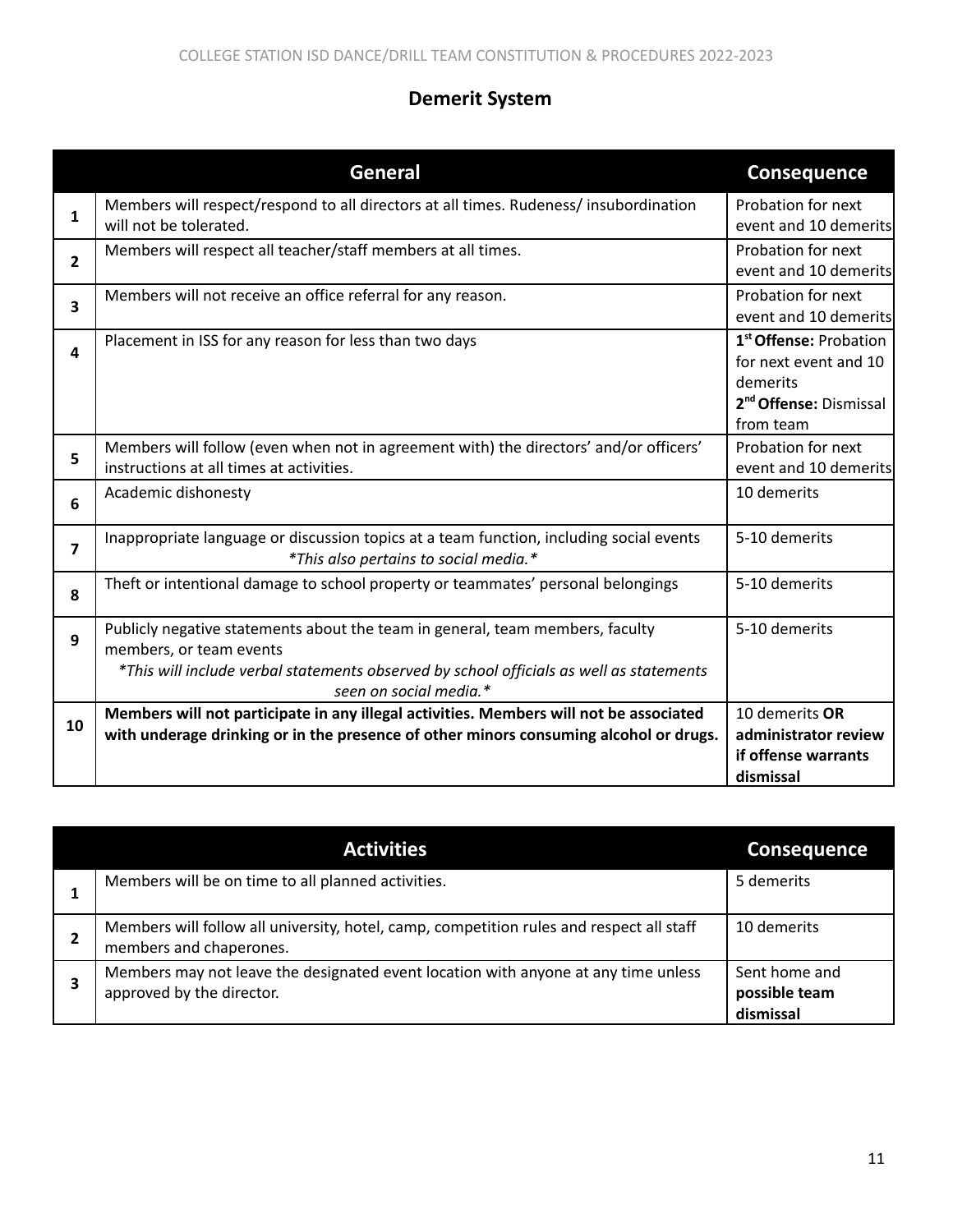|   | <b>Uniform</b>                                                                                                                                             | <b>Consequence</b>                                                           |
|---|------------------------------------------------------------------------------------------------------------------------------------------------------------|------------------------------------------------------------------------------|
|   | Members will not wear uniform/costumes to a non-school function without permission of Probation for 1 or<br>the directors.                                 | more activities or<br>dismissal from team                                    |
| 2 | Members will not lend uniforms, warm ups, letter jackets, etc. to anyone who is not a<br>member.                                                           | 5 demerits                                                                   |
| 3 | Uniforms/costumes may not be altered in any way without prior approval from directors.                                                                     | Cost of uniform<br>replacement                                               |
| 4 | Members are responsible for damage to/or loss of any part of a uniform/costume.                                                                            | Cost of uniform<br>replacement                                               |
| 5 | Members may not have any pictures in uniform or team attire on social media if any<br>inappropriate or suggestive content can be linked to the individual. | 5-10 demerits OR<br>administrator review<br>if offense warrants<br>dismissal |

|                         | <b>Practice</b>                                                                                                                 | <b>Consequence</b>                    |
|-------------------------|---------------------------------------------------------------------------------------------------------------------------------|---------------------------------------|
| $\mathbf{1}$            | Members must be prepared for practice. Any violation of the following will result in<br>demerits:                               | 2 demerits each time<br>it occurs     |
|                         | Hair must be up, secure/no hair in face<br>$\overline{a}$                                                                       |                                       |
|                         | No excessive jewelry (stud earrings only)                                                                                       |                                       |
|                         | No chewing gum                                                                                                                  |                                       |
|                         | Not wearing the correct practice attire                                                                                         |                                       |
| $\overline{2}$          | Not being attentive or focused in practice                                                                                      | 2 demerits                            |
| $\overline{\mathbf{3}}$ | Not bringing back required items (ie: forms, signatures, etc) at the beginning of practice<br>on the assigned date.             | 2 demerits                            |
| 4                       | Members must be on time to class/practice and in stretching lines by the designated<br>time. Demerits will be given as follows: | 1 demerit for every 5<br>minutes late |
|                         | 1-5 minutes late: 1 demerit                                                                                                     |                                       |
|                         | 6-10 minutes late: 2 demerits, etc<br>$\overline{a}$                                                                            |                                       |
|                         | 20 minutes or more: Unexcused absence                                                                                           |                                       |
| 5                       | Members will attend ALL in/out of school practices. Directors must be notified of any                                           | <b>Unexcused: 5</b>                   |
|                         | absence prior to the start of practice. This will also include absences that occur due to a                                     | demerits                              |
|                         | member arriving late or leaving a practice early. Absences are classified as follows:                                           |                                       |
|                         | <b>Excused:</b> illness/doctor permit, death in family, UIL activity approved prior to<br>practice                              |                                       |
|                         | Unexcused: work, vacation, appointments, non-UIL involvement (ie: competitive<br>dance, etc)                                    |                                       |
|                         | ALL planned absences should be communicated with 2 weeks notice in order to                                                     |                                       |
|                         | be considered excused. This includes other UIL activities.                                                                      |                                       |
|                         | <b>Late Notification: 2 demerits</b>                                                                                            |                                       |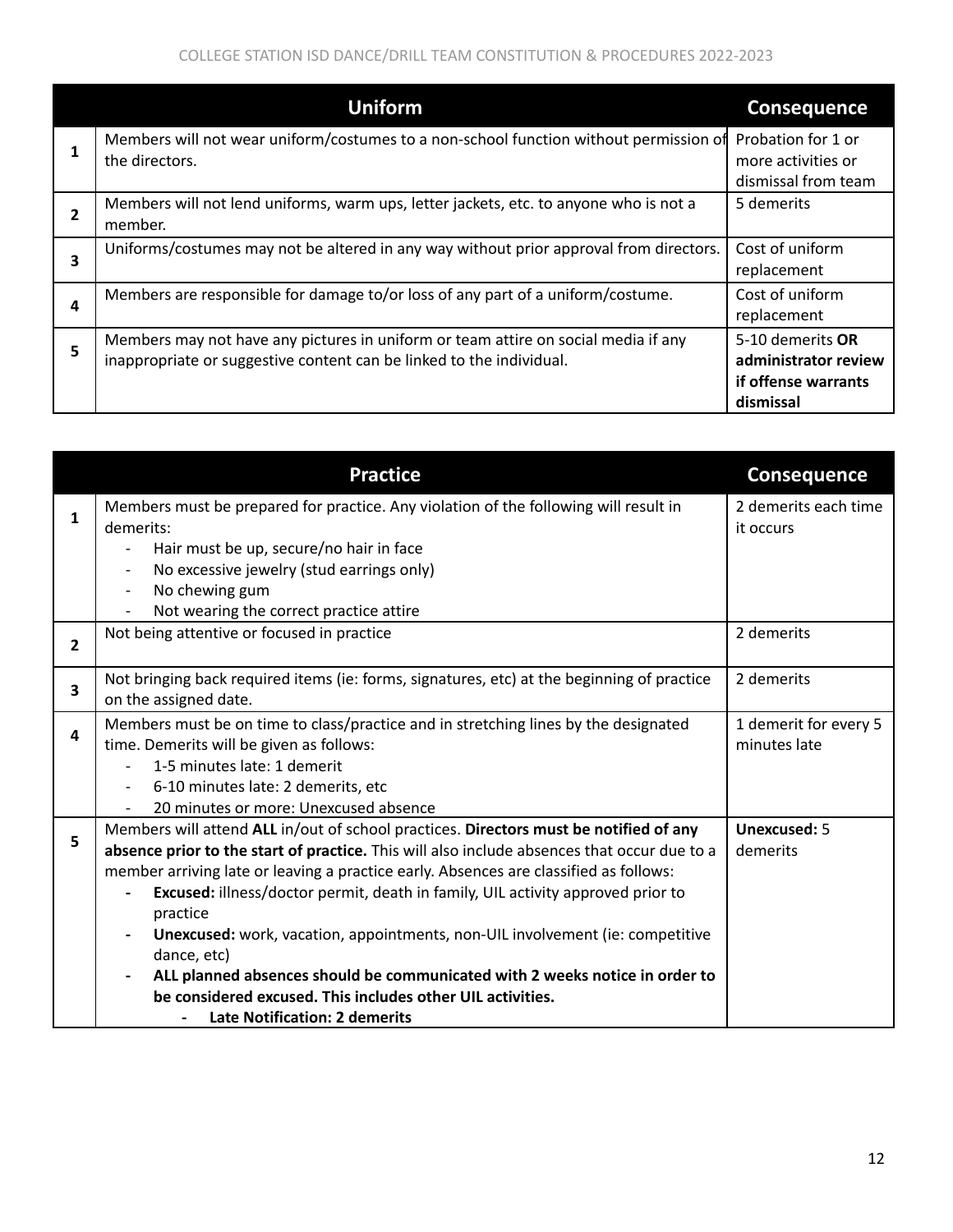|                | <b>Performances &amp; Events</b>                                                                                                                                                                                                                                                                                                                                                                                                                                                                                                                                                                                                                                                                        | <b>Consequence</b>                                        |
|----------------|---------------------------------------------------------------------------------------------------------------------------------------------------------------------------------------------------------------------------------------------------------------------------------------------------------------------------------------------------------------------------------------------------------------------------------------------------------------------------------------------------------------------------------------------------------------------------------------------------------------------------------------------------------------------------------------------------------|-----------------------------------------------------------|
| 1              | Members will be in the correct/complete uniform at the designated meeting time and<br>place prior to game or pep rally.                                                                                                                                                                                                                                                                                                                                                                                                                                                                                                                                                                                 | 5 demerits each time<br>it occurs                         |
| $\overline{2}$ | Members will have required items upon arrival.                                                                                                                                                                                                                                                                                                                                                                                                                                                                                                                                                                                                                                                          | 2 demerits per item                                       |
| 3              | Members will maintain proper sideline/audience behavior at all times. Any violation of<br>the following will result in demerits:<br>No excessive talking among the team<br>Face forward and pay attention to the game/pep rally, etc<br>$\overline{\phantom{a}}$<br>Stand in correct formation and no talking in Pre-Game Lines<br>$\blacksquare$<br>Only one person/squad out of formation at a time for drinks and only leave<br>$\overline{\phantom{a}}$<br>stands with permission from directors<br>No taunting the other team<br>$\overline{\phantom{a}}$<br>Members will show respect during the National Anthem and both school songs<br>$\overline{\phantom{a}}$<br>NO PDA in or out of uniform | 5 demerits each time<br>unconstructive<br>behavior occurs |
| 4              | All members will stay to clean up their area after each game/pep rally, etc and will be<br>dismissed by the directors.                                                                                                                                                                                                                                                                                                                                                                                                                                                                                                                                                                                  | 2 demerits                                                |
| 5              | Members will attend ALL in/out of school practices. Directors must be notified of any<br>absence prior to the start of practice. This will also include absences that occur due to a<br>member arriving late or leaving a practice early. Absences are classified as follows:<br>Excused: illness/doctor permit, death in family, UIL activity approved prior to<br>practice<br>Unexcused: work, vacation, appointments, non-UIL involvement (ie: competitive<br>dance, etc)<br>ALL planned absences should be communicated with 2 weeks notice in order to<br>be considered excused. This includes other UIL activities.<br><b>Late Notification: 2 demerits</b>                                       | <b>Unexcused: 5</b><br>demerits                           |

**These are general rules and guidelines for all CSISD Dance/Drill Team members. The directors reserve the right to upgrade any penalty depending on the severity of the situation. All merits and demerits are issued by the directors at his/her discretion and are to be accepted by the CSISD Dance/Drill Team member without argument.**